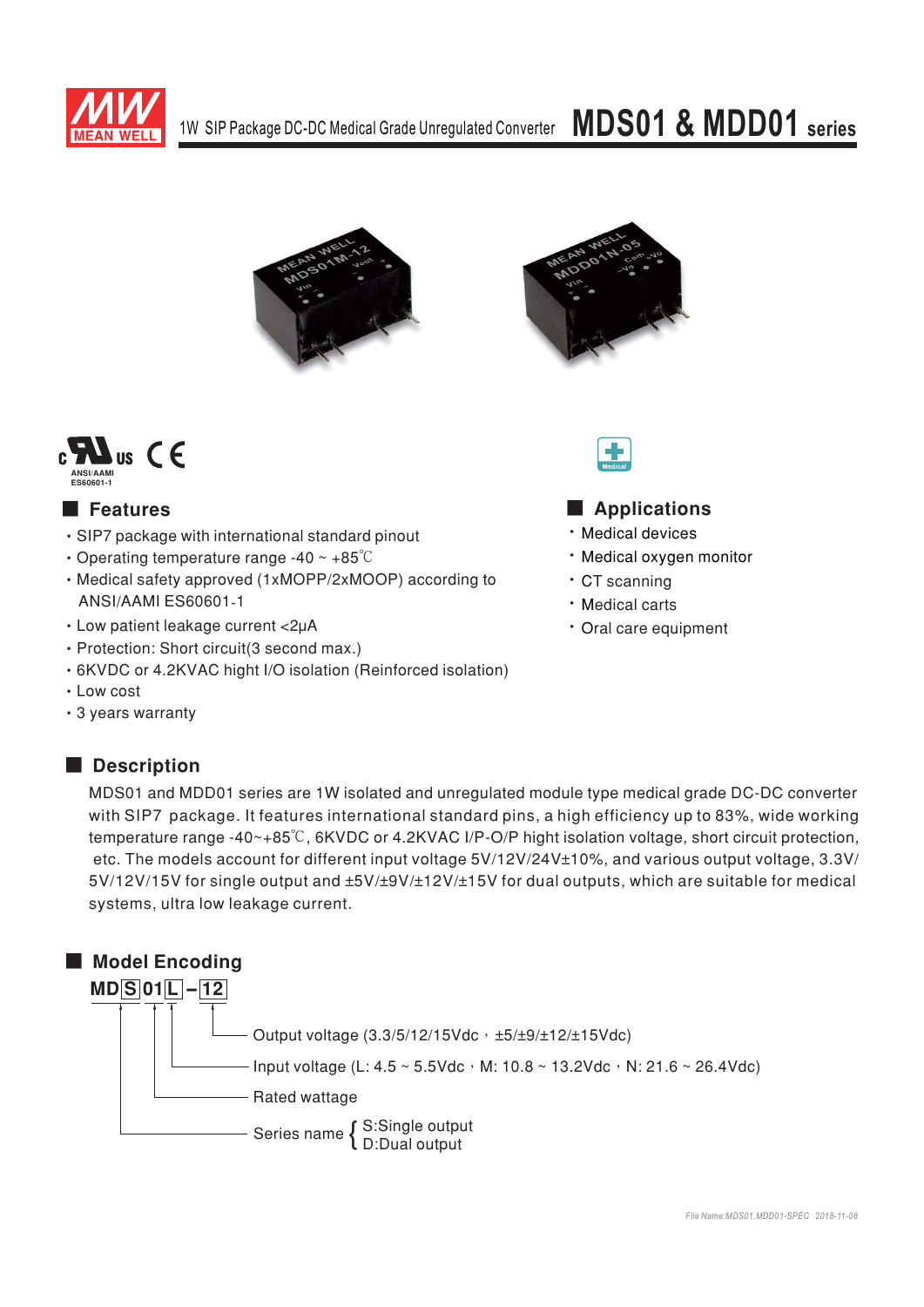

# 1W SIP Package DC-DC Medical Grade Unregulated Converter **MDS01 & MDD01 series**

| <b>MODEL SELECTION TABLE</b> |                                   |                      |                  |                |                  |                             |                       |  |
|------------------------------|-----------------------------------|----------------------|------------------|----------------|------------------|-----------------------------|-----------------------|--|
|                              | <b>INPUT</b>                      |                      |                  | <b>OUTPUT</b>  |                  |                             |                       |  |
| <b>ORDER NO.</b>             | <b>INPUT VOLTAGE</b><br>(RANGE)   | <b>INPUT CURRENT</b> |                  | <b>OUTPUT</b>  | <b>OUTPUT</b>    | <b>EFFICIENCY</b><br>(TYP.) | <b>CAPACITOR LOAD</b> |  |
|                              |                                   | <b>NO LOAD</b>       | <b>FULL LOAD</b> | <b>VOLTAGE</b> | <b>CURRENT</b>   |                             | (MAX.)                |  |
| <b>MDS01L-03</b>             | Normal 5V<br>$(4.5 \sim 5.5V)$    | 25mA                 | 260mA            | 3.3V           | $31 - 303$ mA    | 73%                         | 1000µF                |  |
| <b>MDS01L-05</b>             |                                   | 25mA                 | 260mA            | 5V             | $20 - 200mA$     | 78%                         | 1000µF                |  |
| <b>MDS01L-12</b>             |                                   | 40 <sub>m</sub> A    | 260mA            | 12V            | $9 - 84mA$       | 77%                         | 470µF                 |  |
| <b>MDS01L-15</b>             |                                   | 45mA                 | 265mA            | 15V            | $7 - 67mA$       | 75%                         | 470µF                 |  |
| <b>MDD01L-05</b>             |                                   | 25mA                 | 260mA            | ±5V            | $\pm$ 10 ~ 100mA | 79%                         | *470µF                |  |
| <b>MDD01L-09</b>             |                                   | 35mA                 | 260mA            | ±9V            | $\pm$ 6 ~ 56mA   | 81%                         | *470µF                |  |
| MDD01L-12                    |                                   | 40 <sub>m</sub> A    | 265mA            | ±12V           | $\pm$ 5 ~ 42mA   | 77%                         | $*220\mu F$           |  |
| <b>MDD01L-15</b>             |                                   | 45mA                 | 275mA            | ±15V           | $\pm$ 4 ~ 34mA   | 77%                         | $*220\mu F$           |  |
| <b>MDS01M-05</b>             |                                   | 15 <sub>m</sub> A    | 105mA            | 5V             | $20 - 200mA$     | 78%                         | 1000µF                |  |
| <b>MDS01M-12</b>             |                                   | 15mA                 | 105mA            | 12V            | $9 - 84mA$       | 82%                         | 470µF                 |  |
| <b>MDS01M-15</b>             |                                   | 15mA                 | 105mA            | <b>15V</b>     | $7 - 67mA$       | 83%                         | 470µF                 |  |
| <b>MDD01M-05</b>             | Normal 12V<br>$(10.8 \sim 13.2V)$ | 14mA                 | 105mA            | ±5V            | $\pm$ 10 ~ 100mA | 78%                         | *470µF                |  |
| <b>MDD01M-09</b>             |                                   | 14 <sub>m</sub> A    | 105mA            | ±9V            | $\pm$ 6 ~ 56mA   | 82%                         | *470µF                |  |
| <b>MDD01M-12</b>             |                                   | 22mA                 | 114mA            | ±12V           | $\pm$ 5 ~ 42mA   | 75%                         | *220µF                |  |
| <b>MDD01M-15</b>             |                                   | 22mA                 | 114mA            | ±15V           | $\pm$ 4 ~ 34mA   | 76%                         | $*220\mu F$           |  |
| <b>MDS01N-05</b>             |                                   | 9mA                  | 55mA             | 5V             | $20 \sim 200$ mA | 77%                         | 1000µF                |  |
| <b>MDS01N-12</b>             |                                   | 9mA                  | 55mA             | 12V            | $9 - 84mA$       | 79%                         | 470µF                 |  |
| <b>MDS01N-15</b>             | Normal 24V<br>$(21.6 \sim 26.4V)$ | 9 <sub>m</sub> A     | 55mA             | 15V            | $7 \sim 67$ mA   | 79%                         | 470µF                 |  |
| <b>MDD01N-05</b>             |                                   | 9mA                  | 55mA             | ±5V            | $\pm$ 10 ~ 100mA | 77%                         | *470µF                |  |
| <b>MDD01N-09</b>             |                                   | 9mA                  | 55mA             | ±9V            | $\pm$ 6 ~ 56 mA  | 79%                         | *470µF                |  |
| <b>MDD01N-12</b>             |                                   | 10 <sub>m</sub> A    | 56mA             | ±12V           | $\pm$ 5 ~ 42mA   | 77%                         | $*220\mu F$           |  |
| <b>MDD01N-15</b>             |                                   | 11 <sub>m</sub> A    | 57mA             | ±15V           | $\pm$ 4 ~ 34mA   | 77%                         | *220µF                |  |

\* For each output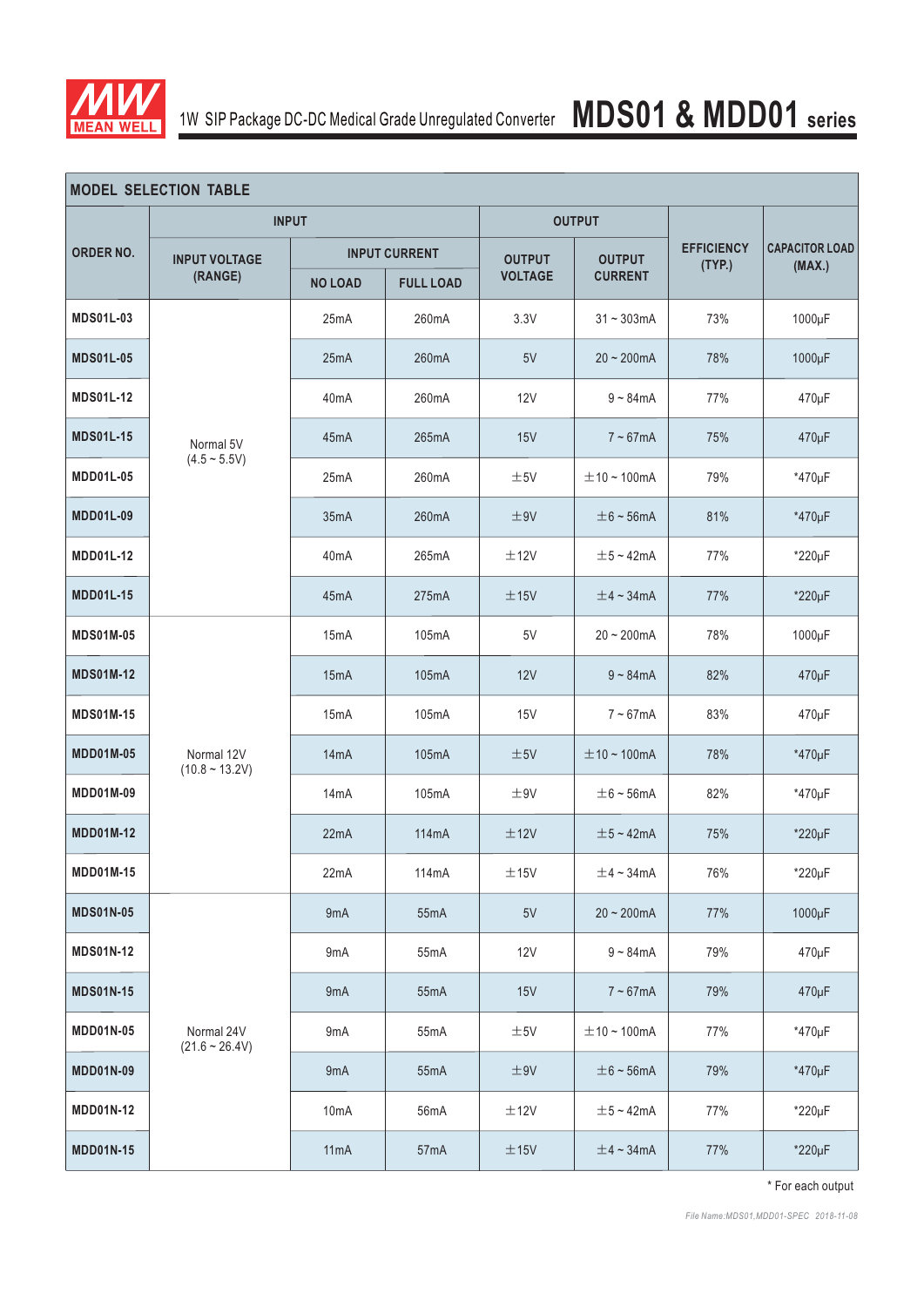

| <b>SPECIFICATION</b>              |                                                                            |                                                                                                                                                                                                                                                                                                                                                                                                                                                                                                                                                                                                                                                                                                                                    |                  |                            |  |  |  |
|-----------------------------------|----------------------------------------------------------------------------|------------------------------------------------------------------------------------------------------------------------------------------------------------------------------------------------------------------------------------------------------------------------------------------------------------------------------------------------------------------------------------------------------------------------------------------------------------------------------------------------------------------------------------------------------------------------------------------------------------------------------------------------------------------------------------------------------------------------------------|------------------|----------------------------|--|--|--|
|                                   | <b>VOLTAGE RANGE</b>                                                       | L: $4.5 \sim 5.5$ Vdc<br>M: $10.8 - 13.2$ Vdc<br>$N: 21.6 - 26.4$ Vdc                                                                                                                                                                                                                                                                                                                                                                                                                                                                                                                                                                                                                                                              |                  |                            |  |  |  |
| <b>INPUT</b>                      | SURGE VOLTAGE (100ms max.)                                                 | 5Vin models: 9Vdc<br>12Vin models: 18Vdc<br>24Vin models: 30Vdc                                                                                                                                                                                                                                                                                                                                                                                                                                                                                                                                                                                                                                                                    |                  |                            |  |  |  |
|                                   | <b>FILTER</b>                                                              | Internal capacitor                                                                                                                                                                                                                                                                                                                                                                                                                                                                                                                                                                                                                                                                                                                 |                  |                            |  |  |  |
|                                   | <b>PROTECTION</b><br>Fuse recommended. 500mA Slow-Blow Type for all models |                                                                                                                                                                                                                                                                                                                                                                                                                                                                                                                                                                                                                                                                                                                                    |                  |                            |  |  |  |
|                                   | <b>VOLTAGE ACCURACY</b>                                                    | ±5.0%                                                                                                                                                                                                                                                                                                                                                                                                                                                                                                                                                                                                                                                                                                                              |                  |                            |  |  |  |
|                                   | <b>RATED POWER</b>                                                         | 1 <sub>W</sub>                                                                                                                                                                                                                                                                                                                                                                                                                                                                                                                                                                                                                                                                                                                     |                  |                            |  |  |  |
|                                   | <b>RIPPLE &amp; NOISE</b>                                                  | Note.2 $ 75mVp-p$                                                                                                                                                                                                                                                                                                                                                                                                                                                                                                                                                                                                                                                                                                                  |                  |                            |  |  |  |
| <b>OUTPUT</b>                     | <b>LINE REGULATION Note.3</b> $\vert$ 1.2% for 1% input variation          |                                                                                                                                                                                                                                                                                                                                                                                                                                                                                                                                                                                                                                                                                                                                    |                  |                            |  |  |  |
|                                   | <b>LOAD REGULATION Note.4 <math>\pm</math>10%</b>                          |                                                                                                                                                                                                                                                                                                                                                                                                                                                                                                                                                                                                                                                                                                                                    |                  |                            |  |  |  |
|                                   | SWITCHING FREQUENCY (Typ.) 100KHz                                          |                                                                                                                                                                                                                                                                                                                                                                                                                                                                                                                                                                                                                                                                                                                                    |                  |                            |  |  |  |
|                                   | <b>PROTECTION SHORT CIRCUIT</b>                                            | 3 second max.                                                                                                                                                                                                                                                                                                                                                                                                                                                                                                                                                                                                                                                                                                                      |                  |                            |  |  |  |
|                                   | <b>COOLING</b>                                                             | Free-air convection                                                                                                                                                                                                                                                                                                                                                                                                                                                                                                                                                                                                                                                                                                                |                  |                            |  |  |  |
|                                   | <b>WORKING TEMP.</b>                                                       | $-40 \sim +85^{\circ}$ C (Refer to "Derating Curve")                                                                                                                                                                                                                                                                                                                                                                                                                                                                                                                                                                                                                                                                               |                  |                            |  |  |  |
|                                   | <b>WORKING HUMIDITY</b>                                                    | 20% ~ 90% RH non-condensing                                                                                                                                                                                                                                                                                                                                                                                                                                                                                                                                                                                                                                                                                                        |                  |                            |  |  |  |
| <b>ENVIRONMENT</b>                | <b>STORAGE TEMP., HUMIDITY</b>                                             | $-55 \sim +125^{\circ}$ C, 10 ~ 95% RH non-condensing                                                                                                                                                                                                                                                                                                                                                                                                                                                                                                                                                                                                                                                                              |                  |                            |  |  |  |
|                                   | <b>TEMP. COEFFICIENT</b>                                                   | 0.02% / $^{\circ}C$ (0 ~ 85 $^{\circ}C$ )                                                                                                                                                                                                                                                                                                                                                                                                                                                                                                                                                                                                                                                                                          |                  |                            |  |  |  |
|                                   | <b>SOLDERING TEMPERATURE</b>                                               | 1.5mm from case of $1 \sim 3$ sec./260 $\degree$ C max.                                                                                                                                                                                                                                                                                                                                                                                                                                                                                                                                                                                                                                                                            |                  |                            |  |  |  |
|                                   | <b>VIBRATION</b>                                                           | 10 ~ 500Hz, 2G 10min./1cycle, period for 60min. each along X, Y, Z axes                                                                                                                                                                                                                                                                                                                                                                                                                                                                                                                                                                                                                                                            |                  |                            |  |  |  |
|                                   | <b>WITHSTAND VOLTAGE</b>                                                   | I/P-O/P:6KVDC or 4.2KVAC                                                                                                                                                                                                                                                                                                                                                                                                                                                                                                                                                                                                                                                                                                           |                  |                            |  |  |  |
|                                   | <b>ISOLATION RESISTANCE</b>                                                | I/P-O/P:100M Ohms / 500VDC / 25°C / 70% RH                                                                                                                                                                                                                                                                                                                                                                                                                                                                                                                                                                                                                                                                                         |                  |                            |  |  |  |
|                                   | <b>ISOLATION LEVEL</b>                                                     | Primary-secondary: 1xMOPP / 2xMOOP when system input voltage is with 250VAC, 50/60Hz                                                                                                                                                                                                                                                                                                                                                                                                                                                                                                                                                                                                                                               |                  |                            |  |  |  |
|                                   | <b>ISOLATION CAPACITANCE (Typ.)</b>                                        | 5pF                                                                                                                                                                                                                                                                                                                                                                                                                                                                                                                                                                                                                                                                                                                                |                  |                            |  |  |  |
| <b>SAFETY &amp;</b><br><b>EMC</b> | <b>EMC EMISSION</b>                                                        | Parameter                                                                                                                                                                                                                                                                                                                                                                                                                                                                                                                                                                                                                                                                                                                          | <b>Standard</b>  | <b>Test Level / Note</b>   |  |  |  |
| ( Note. 6)                        |                                                                            | Conducted                                                                                                                                                                                                                                                                                                                                                                                                                                                                                                                                                                                                                                                                                                                          | EN55011(CISPR11) | Class B                    |  |  |  |
|                                   |                                                                            | Radiated                                                                                                                                                                                                                                                                                                                                                                                                                                                                                                                                                                                                                                                                                                                           | EN55011(CISPR11) | Class B                    |  |  |  |
|                                   | <b>EMC IMMUNITY</b>                                                        | <b>Parameter</b>                                                                                                                                                                                                                                                                                                                                                                                                                                                                                                                                                                                                                                                                                                                   | <b>Standard</b>  | <b>Test Level / Note</b>   |  |  |  |
|                                   |                                                                            | ESD                                                                                                                                                                                                                                                                                                                                                                                                                                                                                                                                                                                                                                                                                                                                | EN61000-4-2      | Level 2, $\pm$ 8KV contact |  |  |  |
|                                   | <b>MTBF</b>                                                                | 3500Khrs MIL-HDBK-217F(25°C)                                                                                                                                                                                                                                                                                                                                                                                                                                                                                                                                                                                                                                                                                                       |                  |                            |  |  |  |
|                                   | DIMENSION (L*W*H)                                                          | 19.5*9.8*12.5mm (0.77*0.386*0.492 inch)                                                                                                                                                                                                                                                                                                                                                                                                                                                                                                                                                                                                                                                                                            |                  |                            |  |  |  |
| <b>OTHERS</b>                     | <b>CASE MATERIAL</b>                                                       | Non-Conductive black plastic (UL 94V-0 rated)                                                                                                                                                                                                                                                                                                                                                                                                                                                                                                                                                                                                                                                                                      |                  |                            |  |  |  |
|                                   | <b>PACKING</b>                                                             | 4.2g                                                                                                                                                                                                                                                                                                                                                                                                                                                                                                                                                                                                                                                                                                                               |                  |                            |  |  |  |
| <b>NOTE</b>                       |                                                                            | 1.All parameters are specified at normal input(L:5Vdc, M:12Vdc, N:24Vdc), rated load, 25°C 70% RH ambient.<br>2. Ripple & noise are measured at 20MHz by using a 12" twisted pair terminated with a 0.1µf & 47µf capacitor.<br>3. Line regulation is measured from low line to high line at rated load.<br>4. Load regulation is measured from 10% to 100% rated load.<br>5. Patient leakage current(2µf max.) and reinforced isolation is based on a 250VAC, 50/60Hz system input voltage.<br>6. The final equipment must be re-confirm that it still meet EMC directives. For guidance on how to perform these EMC tests, please<br>refer to "EMI testing of component power supplies."(as available on http://www.meanwell.com) |                  |                            |  |  |  |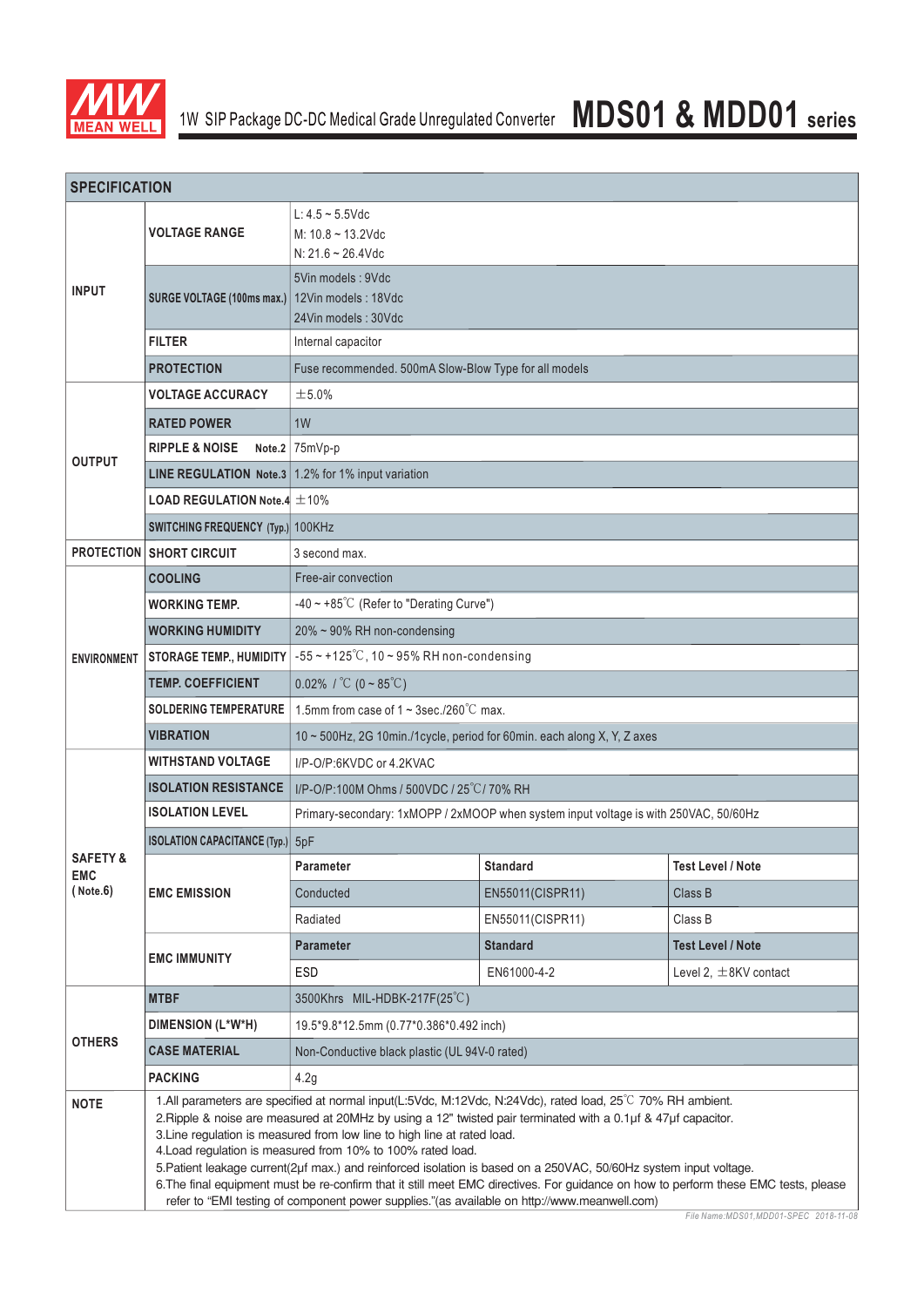

# 1W SIP Package DC-DC Medical Grade Unregulated Converter **MDS01 & MDD01 series**

#### **Mechanical Specification**

### All dimensions in mm(inch)

- $\cdot$  Tolerance:x.x $\pm$ 0.25mm(x.xx $\pm$ 0.01")
- $x.xx \pm 0.10$ mm $(x.xxx \pm 0.004")$ • Pin pitch tolerance:  $\pm 0.05$ mm ( $\pm 0.002"$ )
- 





**Plug Assignment** 



#### **EMC Suggestion**

EMC typical recommended circuit (Class B)



#### Recommended typical circuit parameters:

|                           | Input voltage (V) | 3.3/5/12/15/24 |        | Single Vout | $C3(\mu F)$ |  |
|---------------------------|-------------------|----------------|--------|-------------|-------------|--|
|                           | C1, C2            | 4.7µF/50V      | 3.3/5V | $10\mu F$   |             |  |
| EMI                       | C <sub>3</sub>    | See table 2    |        | 12V         | $2.2\mu F$  |  |
| LDM<br>6.8 <sub>µ</sub> H | 15V               | 1µF            |        |             |             |  |
|                           | Table 1           |                |        |             | Table 2     |  |

|     | Input voltage (V) | 3.3/5/12/15/24     | Single Vout | $C3(\mu F)$ | Dual Vout | $C3(\mu F)$ |
|-----|-------------------|--------------------|-------------|-------------|-----------|-------------|
|     | C1.C2             | 4.7µF/50V          | 3.3/5V      | 10uF        | ±5V       | $4.7 \mu F$ |
| EMI | C3                | See table 2        | 12V         | $2.2 \mu F$ | ±9V       | $2.2 \mu F$ |
|     | LDM               | 6.8 <sub>µ</sub> H | 15V         | 1uF         | ±12V/15V  | 1µF         |